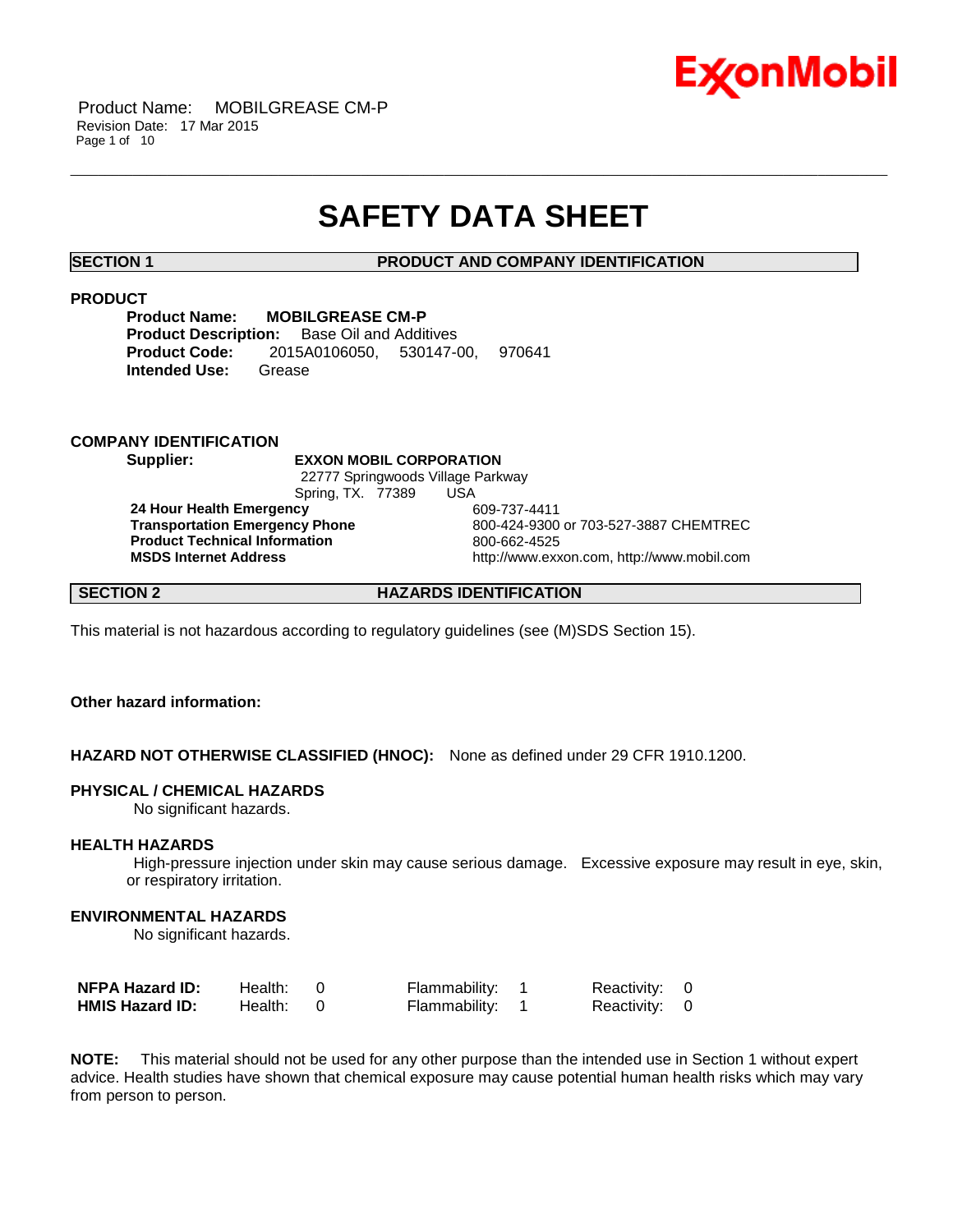

#### **SECTION 3 COMPOSITION / INFORMATION ON INGREDIENTS**

This material is defined as a mixture.

#### **Hazardous Substance(s) or Complex Substance(s) required for disclosure**

| <b>Name</b>                                                              | CAS#       | Concentration* | <b>GHS Hazard Codes</b>               |
|--------------------------------------------------------------------------|------------|----------------|---------------------------------------|
| BENZENAMINE, N-PHENYL-, REACTION PRODUCTS<br>WITH 2,4,4-TRIMETHYLPENTENE | 68411-46-1 | $1 - 5\%$      | H402, H412                            |
| MOLYBDENUM (IV) SULFIDE                                                  | 1317-33-5  | $1 - 5\%$      | None                                  |
| <b>OLEFIN SULFIDE</b>                                                    | 68937-96-2 | $0.1 - 1\%$    | H227, H317, H413                      |
| PHOSPHORIC ACID ESTERS, AMINE SALT                                       |            | $0.1 - 1\%$    | H226, H302, H317,<br>H318, H401, H411 |
| ZINC DINONYLNAPHTHALENE SULFONATE                                        | 28016-00-4 | $0.1 - 1\%$    | H315, H319(2A), H317                  |
| <b>ZINC DITHIOPHOSPHATE</b>                                              | 68649-42-3 | $< 2.5\%$      | H315, H318, H401.<br>H411             |

\_\_\_\_\_\_\_\_\_\_\_\_\_\_\_\_\_\_\_\_\_\_\_\_\_\_\_\_\_\_\_\_\_\_\_\_\_\_\_\_\_\_\_\_\_\_\_\_\_\_\_\_\_\_\_\_\_\_\_\_\_\_\_\_\_\_\_\_\_\_\_\_\_\_\_\_\_\_\_\_\_\_\_\_\_\_\_\_\_\_\_\_\_\_\_\_\_\_\_\_\_\_\_\_\_\_\_\_\_\_\_\_\_\_\_\_\_\_

\* All concentrations are percent by weight unless material is a gas. Gas concentrations are in percent by volume.

As per paragraph (i) of 29 CFR 1910.1200, formulation is considered a trade secret and specific chemical identity and exact percentage (concentration) of composition may have been withheld. Specific chemical identity and exact percentage composition will be provided to health professionals, employees, or designated representatives in accordance with applicable provisions of paragraph (i).

### **SECTION 4 FIRST AID MEASURES**

#### **INHALATION**

Under normal conditions of intended use, this material is not expected to be an inhalation hazard.

#### **SKIN CONTACT**

Wash contact areas with soap and water. If product is injected into or under the skin, or into any part of the body, regardless of the appearance of the wound or its size, the individual should be evaluated immediately by a physician as a surgical emergency. Even though initial symptoms from high pressure injection may be minimal or absent, early surgical treatment within the first few hours may significantly reduce the ultimate extent of injury.

### **EYE CONTACT**

Flush thoroughly with water. If irritation occurs, get medical assistance.

#### **INGESTION**

First aid is normally not required. Seek medical attention if discomfort occurs.

#### **SECTION 5 FIRE FIGHTING MEASURES**

#### **EXTINGUISHING MEDIA**

**Appropriate Extinguishing Media:** Use water fog, foam, dry chemical or carbon dioxide (CO2) to extinguish flames.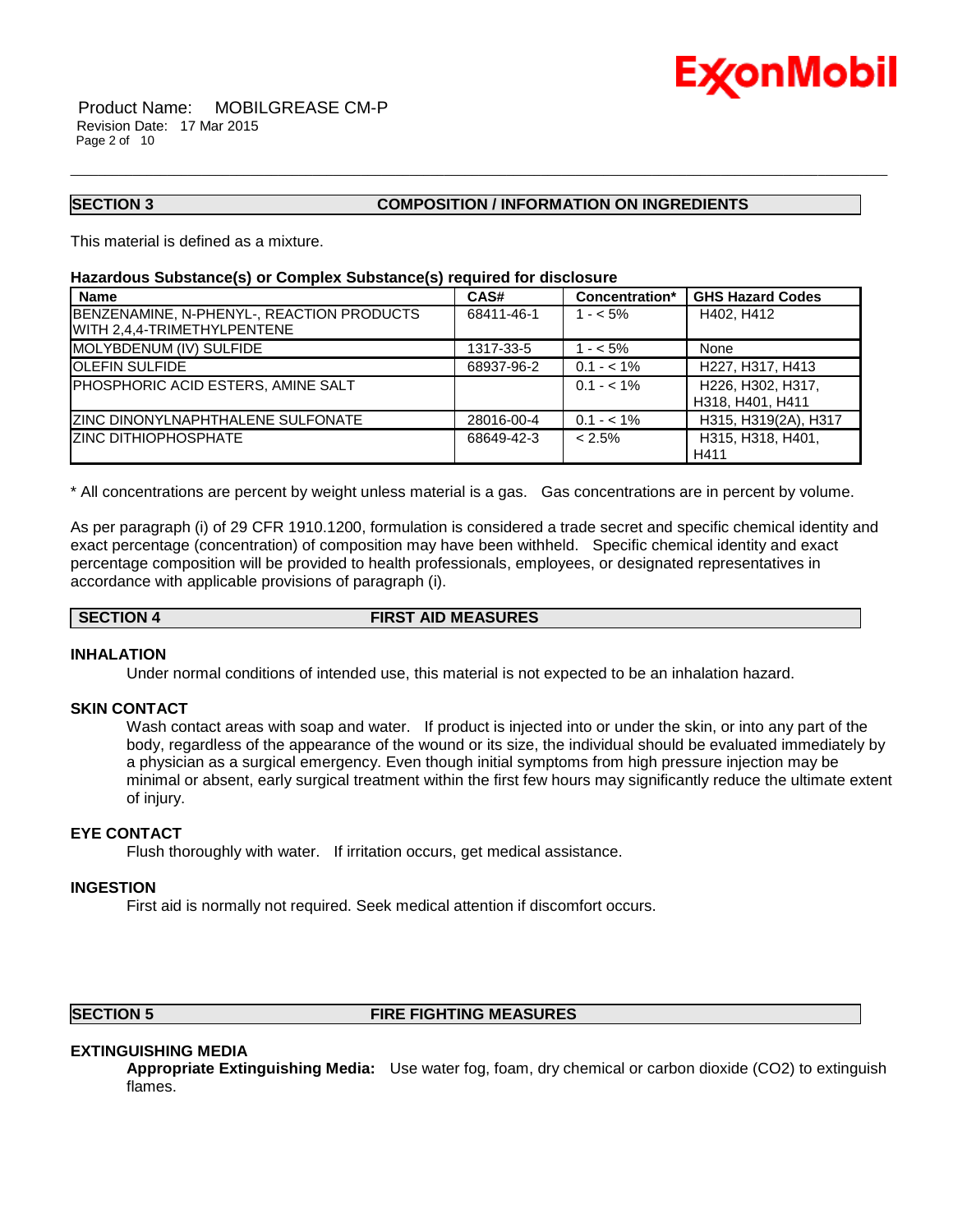# Ex⁄onMobil

Product Name: MOBILGREASE CM-P Revision Date: 17 Mar 2015 Page 3 of 10

#### **Inappropriate Extinguishing Media:** Straight Streams of Water

#### **FIRE FIGHTING**

**Fire Fighting Instructions:** Evacuate area. Prevent runoff from fire control or dilution from entering streams, sewers, or drinking water supply. Firefighters should use standard protective equipment and in enclosed spaces, self-contained breathing apparatus (SCBA). Use water spray to cool fire exposed surfaces and to protect personnel.

\_\_\_\_\_\_\_\_\_\_\_\_\_\_\_\_\_\_\_\_\_\_\_\_\_\_\_\_\_\_\_\_\_\_\_\_\_\_\_\_\_\_\_\_\_\_\_\_\_\_\_\_\_\_\_\_\_\_\_\_\_\_\_\_\_\_\_\_\_\_\_\_\_\_\_\_\_\_\_\_\_\_\_\_\_\_\_\_\_\_\_\_\_\_\_\_\_\_\_\_\_\_\_\_\_\_\_\_\_\_\_\_\_\_\_\_\_\_

**Hazardous Combustion Products:** Incomplete combustion products, Sulfur oxides, Smoke, Fume, Oxides of carbon, Aldehydes

#### **FLAMMABILITY PROPERTIES**

**Flash Point [Method]:** >204°C (400°F) [EST. FOR OIL, ASTM D-92 (COC)] **Flammable Limits (Approximate volume % in air):** LEL: N/D UEL: N/D **Autoignition Temperature:** N/D

#### **SECTION 6 ACCIDENTAL RELEASE MEASURES**

#### **NOTIFICATION PROCEDURES**

In the event of a spill or accidental release, notify relevant authorities in accordance with all applicable regulations. US regulations require reporting releases of this material to the environment which exceed the applicable reportable quantity or oil spills which could reach any waterway including intermittent dry creeks. The National Response Center can be reached at (800)424-8802.

#### **PROTECTIVE MEASURES**

Avoid contact with spilled material. See Section 5 for fire fighting information. See the Hazard Identification Section for Significant Hazards. See Section 4 for First Aid Advice. See Section 8 for advice on the minimum requirements for personal protective equipment. Additional protective measures may be necessary, depending on the specific circumstances and/or the expert judgment of the emergency responders.

For emergency responders: Respiratory protection: respiratory protection will be necessary only in special cases, e.g., formation of mists. Half-face or full-face respirator with filter(s) for dust/organic vapor or Self Contained Breathing Apparatus (SCBA) can be used depending on the size of spill and potential level of exposure. If the exposure cannot be completely characterized or an oxygen deficient atmosphere is possible or anticipated, SCBA is recommended. Work gloves that are resistant to hydrocarbons are recommended. Gloves made of polyvinyl acetate (PVA) are not water-resistant and are not suitable for emergency use. Chemical goggles are recommended if splashes or contact with eyes is possible. Small spills: normal antistatic work clothes are usually adequate. Large spills: full body suit of chemical resistant, antistatic material is recommended.

#### **SPILL MANAGEMENT**

**Land Spill:** Scrape up spilled material with shovels into a suitable container for recycle or disposal.

**Water Spill:** Stop leak if you can do it without risk. Confine the spill immediately with booms. Warn other shipping. Skim from surface.

Water spill and land spill recommendations are based on the most likely spill scenario for this material; however, geographic conditions, wind, temperature, (and in the case of a water spill) wave and current direction and speed may greatly influence the appropriate action to be taken. For this reason, local experts should be consulted. Note: Local regulations may prescribe or limit action to be taken.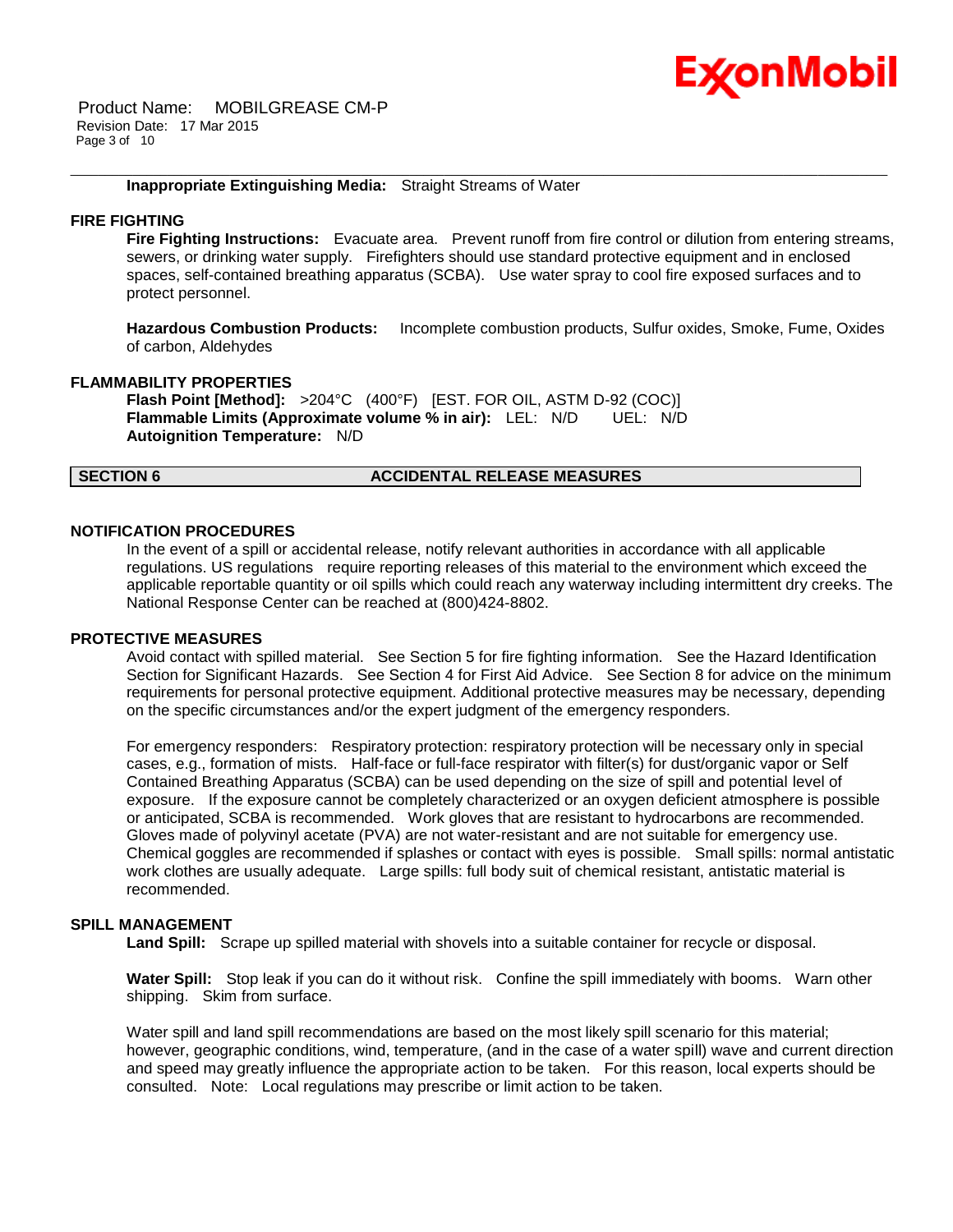

Product Name: MOBILGREASE CM-P Revision Date: 17 Mar 2015 Page 4 of 10

### **ENVIRONMENTAL PRECAUTIONS**

Prevent entry into waterways, sewers, basements or confined areas.

#### **SECTION 7 HANDLING AND STORAGE**

### **HANDLING**

Prevent small spills and leakage to avoid slip hazard.

**Static Accumulator:** This material is not a static accumulator.

#### **STORAGE**

Do not store in open or unlabelled containers.

#### **SECTION 8 EXPOSURE CONTROLS / PERSONAL PROTECTION**

#### **EXPOSURE LIMIT VALUES**

#### **Exposure limits/standards (Note: Exposure limits are not additive)**

| <b>Substance Name</b>           | Form                    | <b>Limit / Standard</b> |                   | <b>NOTE</b> | <b>Source</b>      |
|---------------------------------|-------------------------|-------------------------|-------------------|-------------|--------------------|
| MOLYBDENUM (IV) SULFIDE [as Mo] | Total dust.             | <b>TWA</b>              | $15 \text{ mg/m}$ | N/A         | OSHA <sub>Z1</sub> |
| MOLYBDENUM (IV) SULFIDE [as Mo] | Inhalable<br>fraction.  | TWA                     | $10 \text{ mg/m}$ | N/A         | ACGIH              |
| MOLYBDENUM (IV) SULFIDE [as Mo] | Respirable<br>fraction. | <b>TWA</b>              | $3 \text{ mg/m}$  | N/A         | <b>ACGIH</b>       |

\_\_\_\_\_\_\_\_\_\_\_\_\_\_\_\_\_\_\_\_\_\_\_\_\_\_\_\_\_\_\_\_\_\_\_\_\_\_\_\_\_\_\_\_\_\_\_\_\_\_\_\_\_\_\_\_\_\_\_\_\_\_\_\_\_\_\_\_\_\_\_\_\_\_\_\_\_\_\_\_\_\_\_\_\_\_\_\_\_\_\_\_\_\_\_\_\_\_\_\_\_\_\_\_\_\_\_\_\_\_\_\_\_\_\_\_\_\_

NOTE: Limits/standards shown for guidance only. Follow applicable regulations.

No biological limits allocated.

#### **ENGINEERING CONTROLS**

The level of protection and types of controls necessary will vary depending upon potential exposure conditions. Control measures to consider:

No special requirements under ordinary conditions of use and with adequate ventilation.

#### **PERSONAL PROTECTION**

Personal protective equipment selections vary based on potential exposure conditions such as applications, handling practices, concentration and ventilation. Information on the selection of protective equipment for use with this material, as provided below, is based upon intended, normal usage.

**Respiratory Protection:** If engineering controls do not maintain airborne contaminant concentrations at a level which is adequate to protect worker health, an approved respirator may be appropriate. Respirator selection, use, and maintenance must be in accordance with regulatory requirements, if applicable. Types of respirators to be considered for this material include:

No protection is ordinarily required under normal conditions of use and with adequate ventilation.

For high airborne concentrations, use an approved supplied-air respirator, operated in positive pressure mode.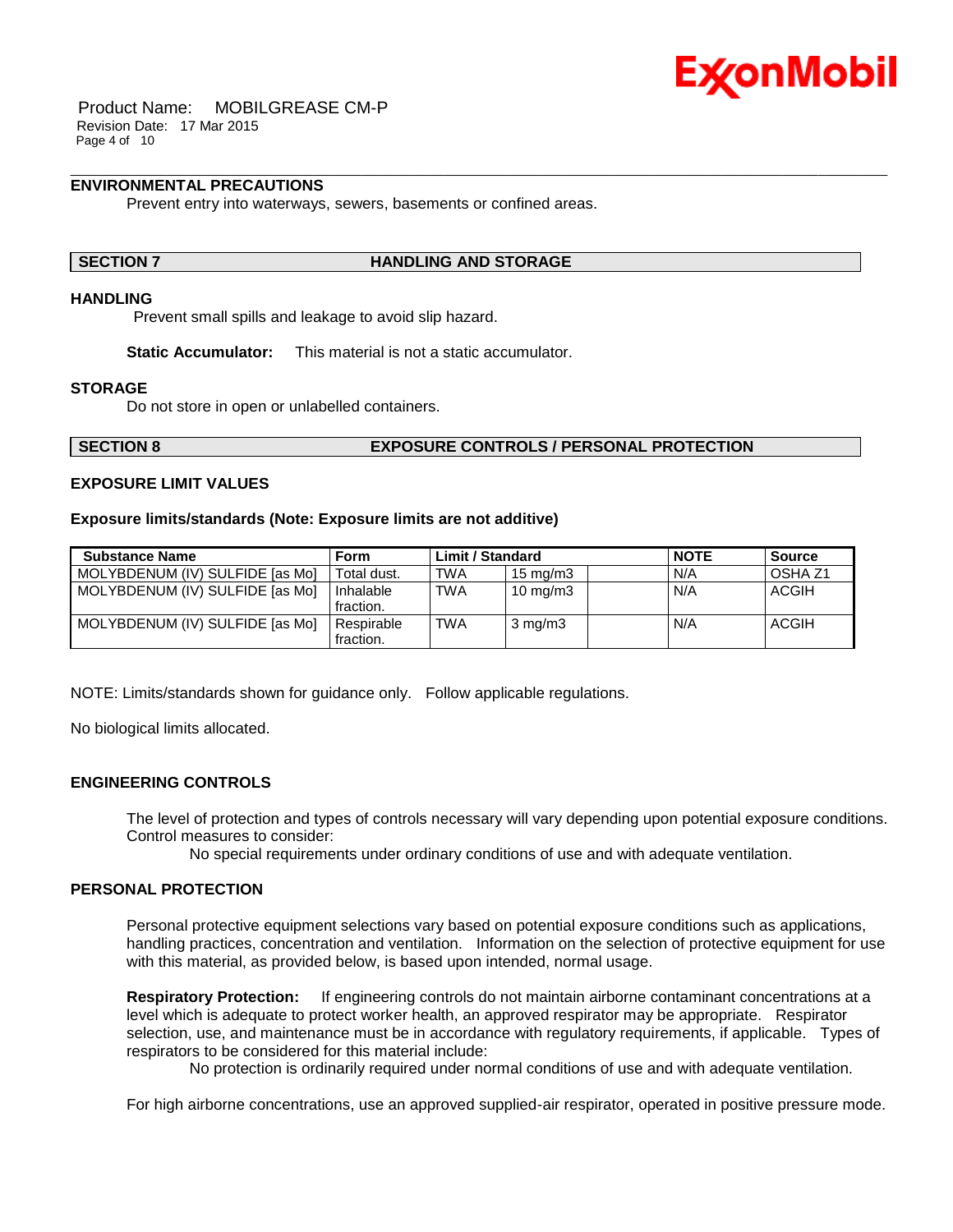

Product Name: MOBILGREASE CM-P Revision Date: 17 Mar 2015 Page 5 of 10

\_\_\_\_\_\_\_\_\_\_\_\_\_\_\_\_\_\_\_\_\_\_\_\_\_\_\_\_\_\_\_\_\_\_\_\_\_\_\_\_\_\_\_\_\_\_\_\_\_\_\_\_\_\_\_\_\_\_\_\_\_\_\_\_\_\_\_\_\_\_\_\_\_\_\_\_\_\_\_\_\_\_\_\_\_\_\_\_\_\_\_\_\_\_\_\_\_\_\_\_\_\_\_\_\_\_\_\_\_\_\_\_\_\_\_\_\_\_ Supplied air respirators with an escape bottle may be appropriate when oxygen levels are inadequate, gas/vapor warning properties are poor, or if air purifying filter capacity/rating may be exceeded.

**Hand Protection:** Any specific glove information provided is based on published literature and glove manufacturer data. Glove suitability and breakthrough time will differ depending on the specific use conditions. Contact the glove manufacturer for specific advice on glove selection and breakthrough times for your use conditions. Inspect and replace worn or damaged gloves. The types of gloves to be considered for this material include:

No protection is ordinarily required under normal conditions of use.

**Eye Protection:** If contact is likely, safety glasses with side shields are recommended.

**Skin and Body Protection:** Any specific clothing information provided is based on published literature or manufacturer data. The types of clothing to be considered for this material include:

No skin protection is ordinarily required under normal conditions of use. In accordance with good industrial hygiene practices, precautions should be taken to avoid skin contact.

**Specific Hygiene Measures:** Always observe good personal hygiene measures, such as washing after handling the material and before eating, drinking, and/or smoking. Routinely wash work clothing and protective equipment to remove contaminants. Discard contaminated clothing and footwear that cannot be cleaned. Practice good housekeeping.

#### **ENVIRONMENTAL CONTROLS**

Comply with applicable environmental regulations limiting discharge to air, water and soil. Protect the environment by applying appropriate control measures to prevent or limit emissions.

### **SECTION 9 PHYSICAL AND CHEMICAL PROPERTIES**

**Note: Physical and chemical properties are provided for safety, health and environmental considerations only and may not fully represent product specifications. Contact the Supplier for additional information.**

#### **GENERAL INFORMATION**

**Physical State:** Solid **Form:** Semi-fluid **Color:** Gray **Odor:** Characteristic **Odor Threshold:** N/D

#### **IMPORTANT HEALTH, SAFETY, AND ENVIRONMENTAL INFORMATION**

**Relative Density (at 15 °C):** 0.919 **Flammability (Solid, Gas):** N/A **Flash Point [Method]:** >204°C (400°F) [EST. FOR OIL, ASTM D-92 (COC)] **Flammable Limits (Approximate volume % in air):** LEL: N/D UEL: N/D **Autoignition Temperature:** N/D **Boiling Point / Range:** > 316°C (600°F) [Estimated] **Decomposition Temperature:** N/D **Vapor Density (Air = 1):** N/D **Vapor Pressure:** < 0.013 kPa (0.1 mm Hg) at 20 °C [Estimated] **Evaporation Rate (n-butyl acetate = 1):** N/D **pH:** N/A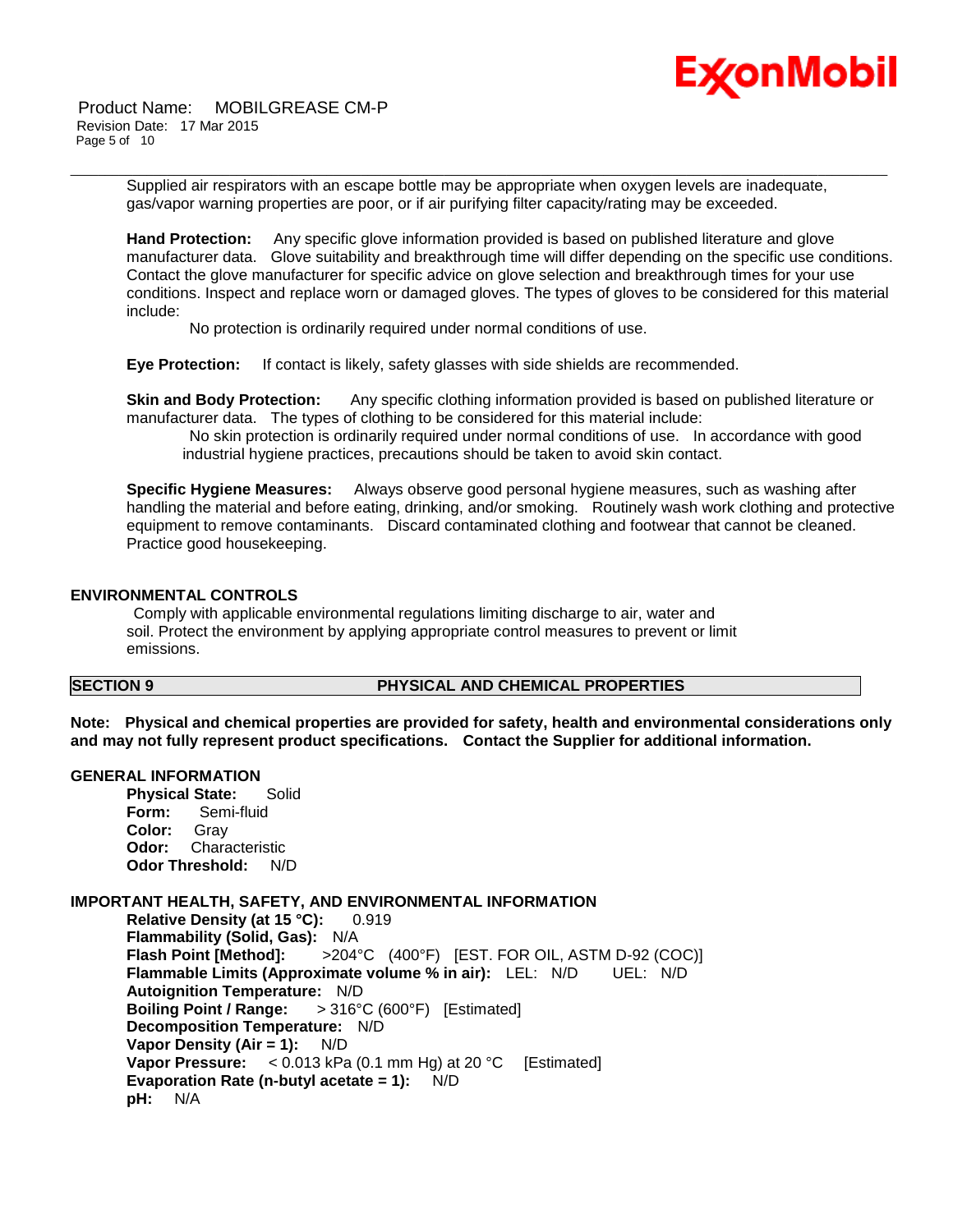

Product Name: MOBILGREASE CM-P Revision Date: 17 Mar 2015 Page 6 of 10

> **Log Pow (n-Octanol/Water Partition Coefficient):** > 3.5 [Estimated] **Solubility in Water:** Negligible **Viscosity:** 320 cSt (320 mm2/sec) at 40 °C **Oxidizing Properties:** See Hazards Identification Section.

### **OTHER INFORMATION**

**Freezing Point:** N/D **Melting Point:** 260°C (500°F) **DMSO Extract (mineral oil only), IP-346:** < 3 %wt

NOTE: Most physical properties above are for the oil component in the material.

\_\_\_\_\_\_\_\_\_\_\_\_\_\_\_\_\_\_\_\_\_\_\_\_\_\_\_\_\_\_\_\_\_\_\_\_\_\_\_\_\_\_\_\_\_\_\_\_\_\_\_\_\_\_\_\_\_\_\_\_\_\_\_\_\_\_\_\_\_\_\_\_\_\_\_\_\_\_\_\_\_\_\_\_\_\_\_\_\_\_\_\_\_\_\_\_\_\_\_\_\_\_\_\_\_\_\_\_\_\_\_\_\_\_\_\_\_\_

### **SECTION 10 STABILITY AND REACTIVITY**

**REACTIVITY:** See sub-sections below.

**STABILITY:** Material is stable under normal conditions.

**CONDITIONS TO AVOID:** Excessive heat. High energy sources of ignition.

**MATERIALS TO AVOID:** Strong oxidizers

**HAZARDOUS DECOMPOSITION PRODUCTS:** Material does not decompose at ambient temperatures.

**POSSIBILITY OF HAZARDOUS REACTIONS:** Hazardous polymerization will not occur.

#### **SECTION 11 TOXICOLOGICAL INFORMATION**

### **INFORMATION ON TOXICOLOGICAL EFFECTS**

| <b>Hazard Class</b>                          | <b>Conclusion / Remarks</b>                                      |
|----------------------------------------------|------------------------------------------------------------------|
| <b>Inhalation</b>                            |                                                                  |
| Acute Toxicity: No end point data for        | Minimally Toxic. Based on assessment of the components.          |
| material.                                    |                                                                  |
| Irritation: No end point data for material.  | Negligible hazard at ambient/normal handling temperatures.       |
| Ingestion                                    |                                                                  |
| Acute Toxicity: No end point data for        | Minimally Toxic. Based on assessment of the components.          |
| material.                                    |                                                                  |
| <b>Skin</b>                                  |                                                                  |
| Acute Toxicity: No end point data for        | Minimally Toxic. Based on assessment of the components.          |
| material.                                    |                                                                  |
| Skin Corrosion/Irritation: No end point data | Negligible irritation to skin at ambient temperatures. Based on  |
| for material.                                | assessment of the components.                                    |
| Eye                                          |                                                                  |
| Serious Eye Damage/Irritation: No end point  | May cause mild, short-lasting discomfort to eyes. Based on       |
| data for material.                           | assessment of the components.                                    |
| <b>Sensitization</b>                         |                                                                  |
| Respiratory Sensitization: No end point data | Not expected to be a respiratory sensitizer.                     |
| lfor material.                               |                                                                  |
| Skin Sensitization: No end point data for    | Not expected to be a skin sensitizer. Based on assessment of the |
| lmaterial.                                   | components.                                                      |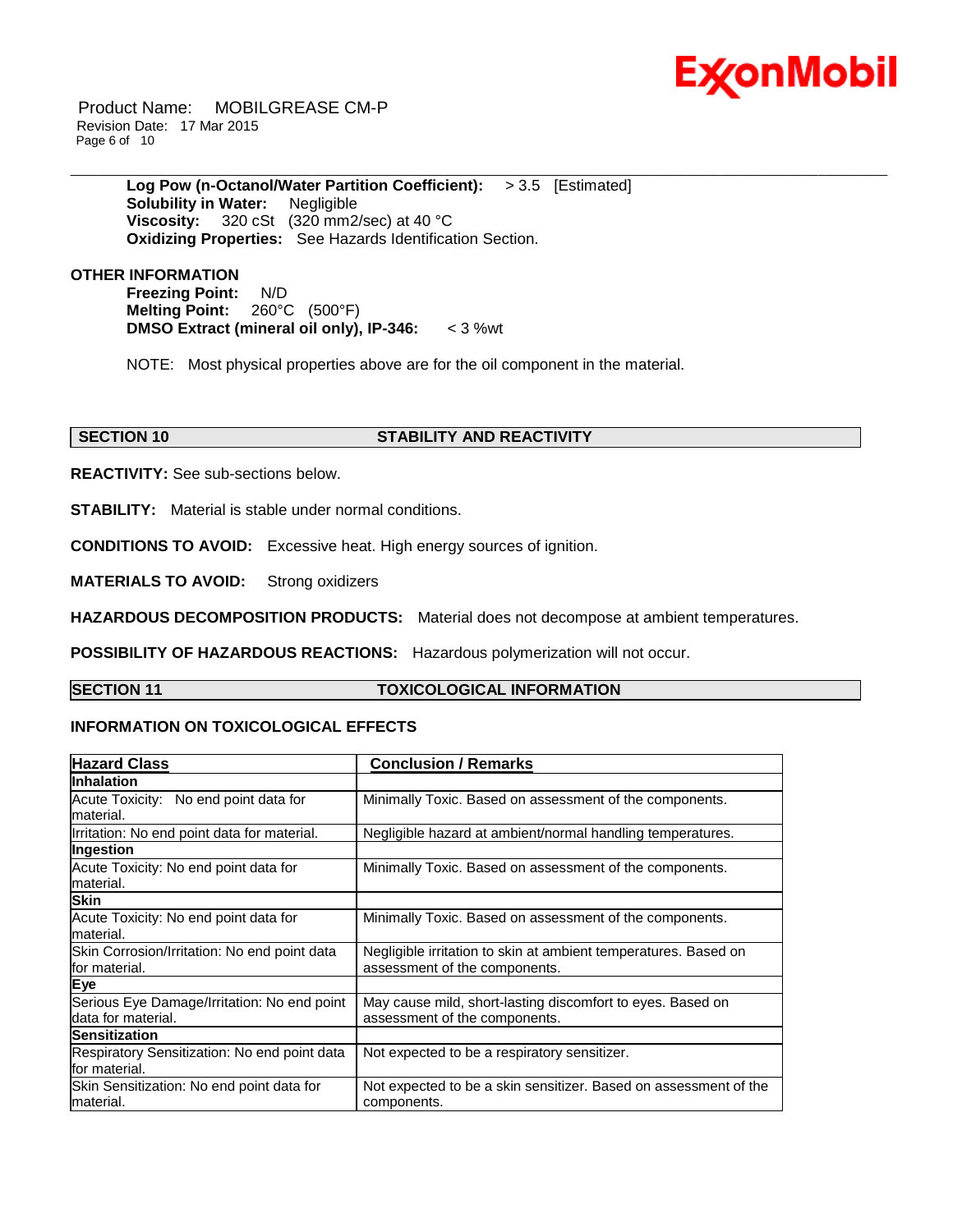

Product Name: MOBILGREASE CM-P Revision Date: 17 Mar 2015 Page 7 of 10

| Aspiration: Data available.                       | Not expected to be an aspiration hazard. Based on               |
|---------------------------------------------------|-----------------------------------------------------------------|
|                                                   | physico-chemical properties of the material.                    |
| Germ Cell Mutagenicity: No end point data         | Not expected to be a germ cell mutagen. Based on assessment of  |
| for material.                                     | the components.                                                 |
| Carcinogenicity: No end point data for            | Not expected to cause cancer. Based on assessment of the        |
| material.                                         | components.                                                     |
| Reproductive Toxicity: No end point data          | Not expected to be a reproductive toxicant. Based on assessment |
| for material.                                     | of the components.                                              |
| <b>Lactation:</b> No end point data for material. | Not expected to cause harm to breast-fed children.              |
| <b>Specific Target Organ Toxicity (STOT)</b>      |                                                                 |
| Single Exposure: No end point data for            | Not expected to cause organ damage from a single exposure.      |
| material.                                         |                                                                 |
| Repeated Exposure: No end point data for          | Not expected to cause organ damage from prolonged or repeated   |
| material.                                         | exposure. Based on assessment of the components.                |

#### **OTHER INFORMATION For the product itself:**

Component concentrations in this formulation would not be expected to cause skin sensitization, based on tests of the components or similar formulations.

#### **Contains:**

Base oil severely refined: Not carcinogenic in animal studies. Representative material passes IP-346, Modified Ames test, and/or other screening tests. Dermal and inhalation studies showed minimal effects; lung non-specific infiltration of immune cells, oil deposition and minimal granuloma formation. Not sensitizing in test animals.

#### **The following ingredients are cited on the lists below:** None.

|                | --REGULATORY LISTS SEARCHED-- |                 |
|----------------|-------------------------------|-----------------|
| $1 =$ NTP CARC | $3 = IARC 1$                  | $5 = IARC2B$    |
| $2 = NTP$ SUS  | $4 = IARC 2A$                 | $6 = OSHA CARC$ |

#### **SECTION 12 ECOLOGICAL INFORMATION**

The information given is based on data available for the material, the components of the material, and similar materials.

#### **ECOTOXICITY**

Material -- Not expected to be harmful to aquatic organisms.

#### **MOBILITY**

 Base oil component -- Low solubility and floats and is expected to migrate from water to the land. Expected to partition to sediment and wastewater solids.

#### **PERSISTENCE AND DEGRADABILITY**

#### **Biodegradation:**

Base oil component -- Expected to be inherently biodegradable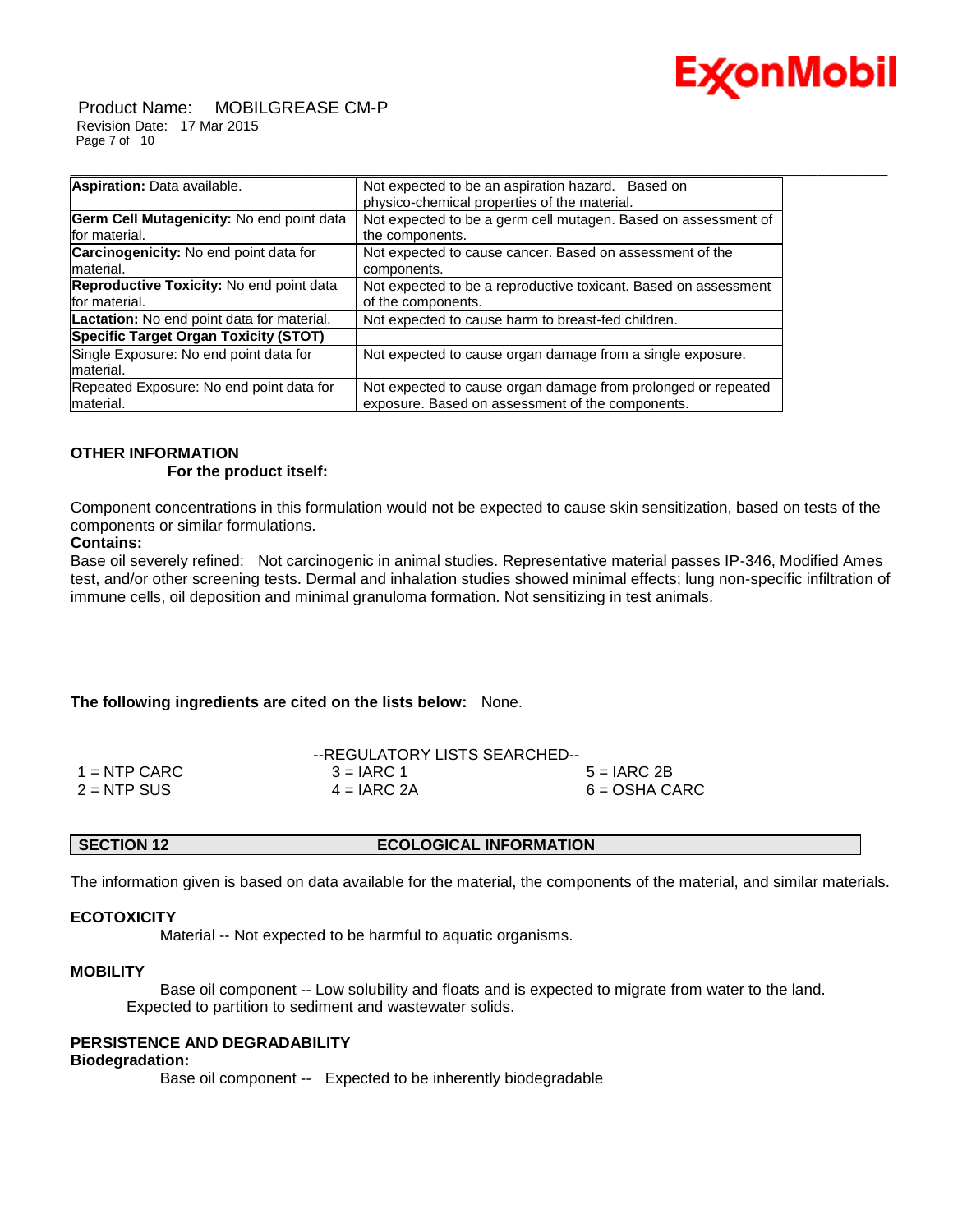

Product Name: MOBILGREASE CM-P Revision Date: 17 Mar 2015 Page 8 of 10

### **BIOACCUMULATION POTENTIAL**

 Base oil component -- Has the potential to bioaccumulate, however metabolism or physical properties may reduce the bioconcentration or limit bioavailability.

\_\_\_\_\_\_\_\_\_\_\_\_\_\_\_\_\_\_\_\_\_\_\_\_\_\_\_\_\_\_\_\_\_\_\_\_\_\_\_\_\_\_\_\_\_\_\_\_\_\_\_\_\_\_\_\_\_\_\_\_\_\_\_\_\_\_\_\_\_\_\_\_\_\_\_\_\_\_\_\_\_\_\_\_\_\_\_\_\_\_\_\_\_\_\_\_\_\_\_\_\_\_\_\_\_\_\_\_\_\_\_\_\_\_\_\_\_\_

#### **SECTION 13 DISPOSAL CONSIDERATIONS**

Disposal recommendations based on material as supplied. Disposal must be in accordance with current applicable laws and regulations, and material characteristics at time of disposal.

#### **DISPOSAL RECOMMENDATIONS**

Product is suitable for burning in an enclosed controlled burner for fuel value or disposal by supervised incineration at very high temperatures to prevent formation of undesirable combustion products.

#### **REGULATORY DISPOSAL INFORMATION**

RCRA Information: The unused product, in our opinion, is not specifically listed by the EPA as a hazardous waste (40 CFR, Part 261D), nor is it formulated to contain materials which are listed as hazardous wastes. It does not exhibit the hazardous characteristics of ignitability, corrositivity or reactivity and is not formulated with contaminants as determined by the Toxicity Characteristic Leaching Procedure (TCLP). However, used product may be regulated.

**Empty Container Warning** Empty Container Warning (where applicable): Empty containers may contain residue and can be dangerous. Do not attempt to refill or clean containers without proper instructions. Empty drums should be completely drained and safely stored until appropriately reconditioned or disposed. Empty containers should be taken for recycling, recovery, or disposal through suitably qualified or licensed contractor and in accordance with governmental regulations. DO NOT PRESSURISE, CUT, WELD, BRAZE, SOLDER, DRILL, GRIND, OR EXPOSE SUCH CONTAINERS TO HEAT, FLAME, SPARKS, STATIC ELECTRICITY, OR OTHER SOURCES OF IGNITION. THEY MAY EXPLODE AND CAUSE INJURY OR DEATH.

| <b>TRANSPORT INFORMATION</b><br>SECTION 14 |
|--------------------------------------------|
|--------------------------------------------|

- **LAND (DOT):** Not Regulated for Land Transport
- **LAND (TDG):** Not Regulated for Land Transport
- **SEA (IMDG):** Not Regulated for Sea Transport according to IMDG-Code

**Marine Pollutant:** No

**AIR (IATA):** Not Regulated for Air Transport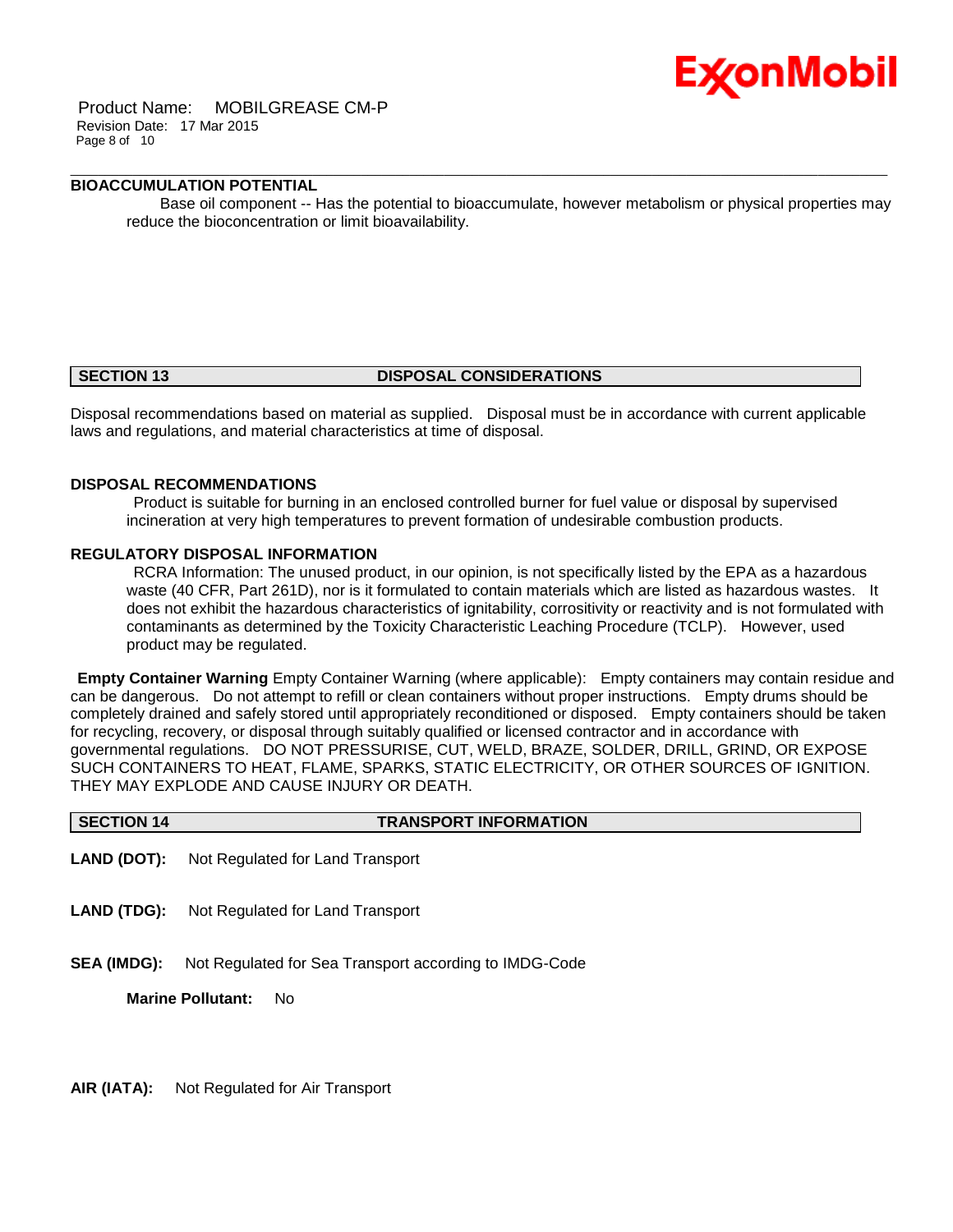

Product Name: MOBILGREASE CM-P Revision Date: 17 Mar 2015 Page 9 of 10

#### **SECTION 15 REGULATORY INFORMATION**

\_\_\_\_\_\_\_\_\_\_\_\_\_\_\_\_\_\_\_\_\_\_\_\_\_\_\_\_\_\_\_\_\_\_\_\_\_\_\_\_\_\_\_\_\_\_\_\_\_\_\_\_\_\_\_\_\_\_\_\_\_\_\_\_\_\_\_\_\_\_\_\_\_\_\_\_\_\_\_\_\_\_\_\_\_\_\_\_\_\_\_\_\_\_\_\_\_\_\_\_\_\_\_\_\_\_\_\_\_\_\_\_\_\_\_\_\_\_

**OSHA HAZARD COMMUNICATION STANDARD:** This material is not considered hazardous in accordance with OSHA HazCom 2012, 29 CFR 1910.1200.

**Listed or exempt from listing/notification on the following chemical inventories:** AICS, DSL, ENCS, IECSC, KECI, PICCS, TSCA

**EPCRA SECTION 302:** This material contains no extremely hazardous substances.

#### **SARA (311/312) REPORTABLE HAZARD CATEGORIES:** None.

#### **SARA (313) TOXIC RELEASE INVENTORY:**

| <b>Chemical Name</b>        | <b>CAS Number</b> | Typical Value |
|-----------------------------|-------------------|---------------|
| <b>ZINC DITHIOPHOSPHATE</b> | 68649-42-3        | 2.5%          |

#### **The following ingredients are cited on the lists below:**

| <b>Chemical Name</b>           | <b>CAS Number</b> | <b>List Citations</b> |
|--------------------------------|-------------------|-----------------------|
| <b>IHYDRO TREATED HEAVY</b>    | 64742-52-5        | 13.17.18              |
| NAPHTHENIC DISTILLATE          |                   |                       |
| MOLYBDENUM (IV) SULFIDE        | 1317-33-5         | 1. 4. 13. 16          |
| <b>ZINC DINONYLNAPHTHALENE</b> | 28016-00-4        | 15                    |
| <b>ISULFONATE</b>              |                   |                       |
| <b>ZINC DITHIOPHOSPHATE</b>    | 68649-42-3        | 13, 15, 17, 19        |

#### --REGULATORY LISTS SEARCHED--

| $1 = ACGIH ALL$ | $6 = TSCA 5a2$     | $11 = CA$ P65 REPRO | $16 = MN$ RTK |
|-----------------|--------------------|---------------------|---------------|
| $2 = ACGIH A1$  | $7 = TSCA$ 5e      | $12$ = CA RTK       | $17 = NJ RTK$ |
| $3 = ACGIH A2$  | $8 = TSCA6$        | $13 = IL$ RTK       | $18 = PA RTK$ |
| $4 = OSHA Z$    | $9 = TSCA 12b$     | $14 = LA RTK$       | $19 = R1 RTK$ |
| $5 = TSCA4$     | $10 = CA$ P65 CARC | $15 = M1 293$       |               |
|                 |                    |                     |               |

Code key: CARC=Carcinogen; REPRO=Reproductive

#### **SECTION 16 OTHER INFORMATION**

 $N/D = Not determined$ ,  $N/A = Not$  applicable

#### **KEY TO THE H-CODES CONTAINED IN SECTION 3 OF THIS DOCUMENT (for information only):**

H226: Flammable liquid and vapor; Flammable Liquid, Cat 3

H227: Combustible liquid; Flammable Liquid, Cat 4

H302: Harmful if swallowed; Acute Tox Oral, Cat 4